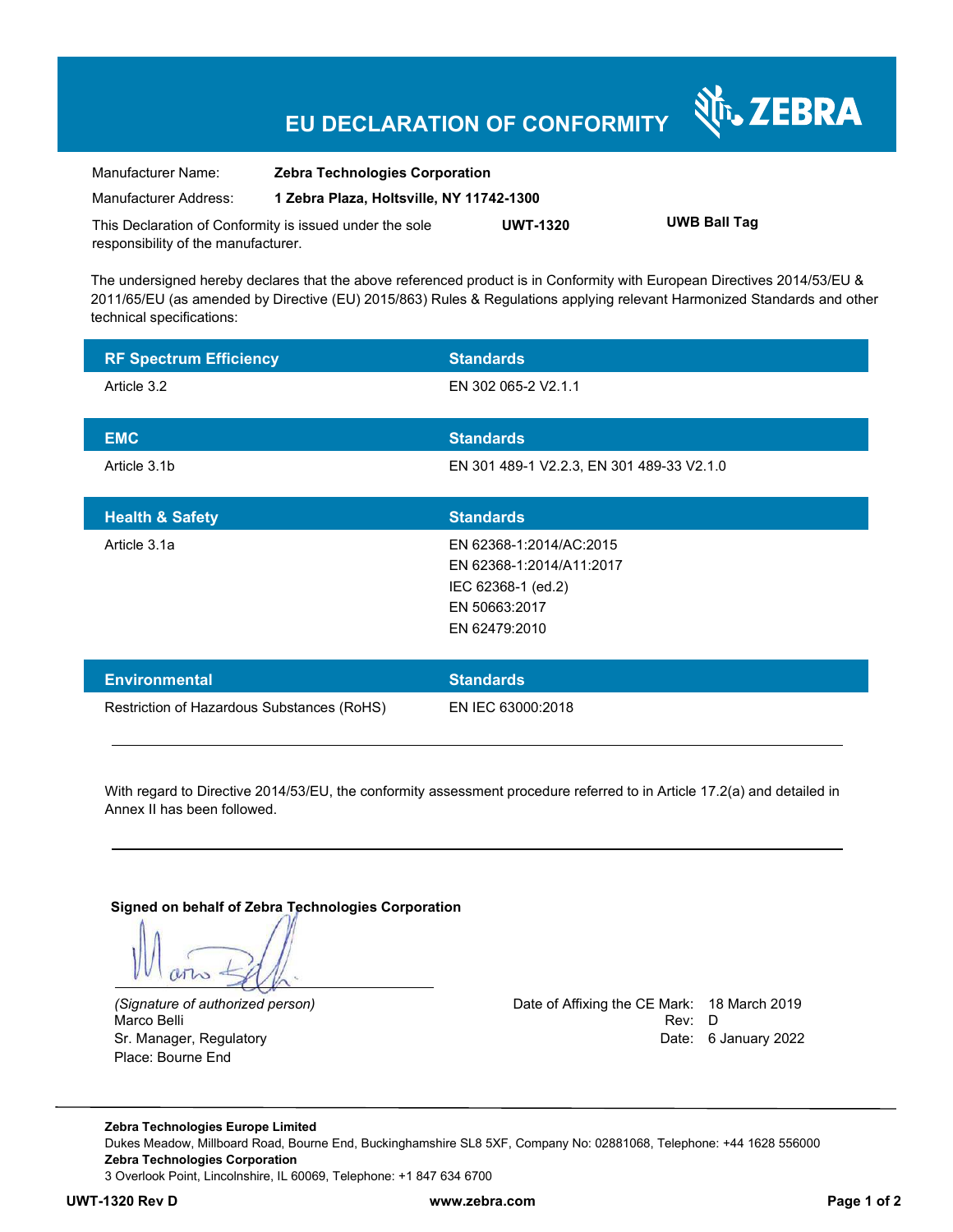# **EU DECLARATION OF CONFORMITY**



#### **Appendix A**

#### **EU Operating frequencies and maximum power levels**

UWB 6350MHz – 6750MHz -24.43dBm/3MHz

**Technology Operating Frequencies/Bands Maximum Transmit power level** 

#### **Accessories:**

**Description Model** None None